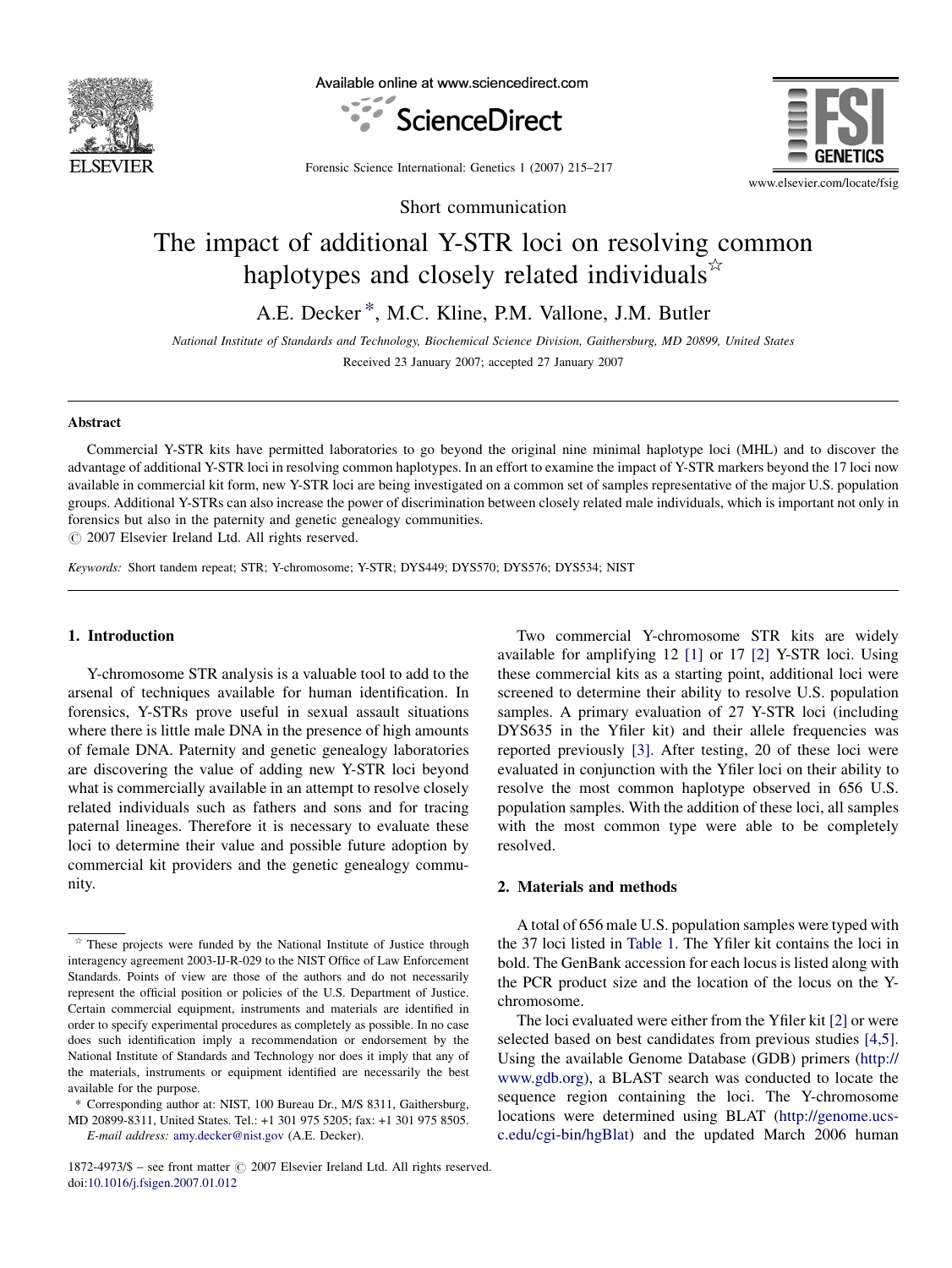<span id="page-1-0"></span>

| Table 1                                                                   |  |  |  |
|---------------------------------------------------------------------------|--|--|--|
| Characteristics of 37 Y-STR loci examined in this study using GDB primers |  |  |  |

| Locus               | GenBank<br>accession | Reference allele                                                          | Amplicon<br>size (bp) | PCR product<br>size range (bp) | Allele range   | Chromosomal<br>position (MB) |
|---------------------|----------------------|---------------------------------------------------------------------------|-----------------------|--------------------------------|----------------|------------------------------|
| DYS <sub>19</sub>   | AC017019             | $[TAGA]_3$ tagg[TAGA] <sub>12</sub> = 15                                  | 252                   | $232 - 268$                    | $10 - 19$      | 10.132                       |
| DYS385a/b           | AC022486             | $(GAAA)_{11}$                                                             | 369                   | 353-425                        | $7 - 25$       | 19.261                       |
| <b>DYS389I/II</b>   | AC004617             | $[TCTG]_{5}[TCTA]_{12} \dots [TCTG]_{3}[TCTA]_{9}$                        | 247, 367              | 239-259, 347-387               | $10-15, 24-34$ | 13.122                       |
| <b>DYS390</b>       | AC011289             | $[TCTG]_8[TCTA]_{11}[TCTG]_1[TCTA]_4 = 24$                                | 215                   | 191-227                        | $18 - 27$      | 15.784                       |
| <b>DYS391</b>       | AC011302             | $(TCTA)_{11}$                                                             | 287                   | $271 - 295$                    | $7 - 13$       | 12.613                       |
| <b>DYS392</b>       | AC011745             | $(TAT)_{13}$                                                              | 254                   | 236-269                        | $7 - 18$       | 21.043                       |
| <b>DYS393</b>       | AC006152             | $(AGAT)_{12}$                                                             | 119                   | $103 - 135$                    | $8 - 16$       | 3.191                        |
| <b>DYS437</b>       | AC002992             | $(TCTA)_{10} [TCTG]_{2} (TCTA)_{4} = 16$                                  | 192                   | 180-196                        | $13 - 17$      | 12.977                       |
| <b>DYS438</b>       | AC002531             | $(TTTTC)_{10}$                                                            | 221                   | $211 - 236$                    | $8 - 13$       | 13.376                       |
| <b>DYS439</b>       | AC002992             | $(GATA)_{13}$                                                             | 252                   | 232-260                        | $10 - 15$      | 13.025                       |
| DYS444 <sup>a</sup> | AC007043             | $(ATAG)_{14}$                                                             | 308                   | 292-316                        | $10 - 16$      | 17.736                       |
| <b>DYS446</b>       | AC006152             | $(TCTCT)_{14}$                                                            | 308                   | 278-343                        | $8 - 21$       | 3.192                        |
| <b>DYS448</b>       | AC025227             | $[AGAGAT]_{11}$ $[AGAGAT]_{8} = 19$                                       | 294                   | 282-324                        | $17 - 24$      | 22.775                       |
| <b>DYS449</b>       | AC051663             | $(TTTC)_{15} \dots (TTTC)_{14} = 29$                                      | 355                   | 335-387                        | $24 - 37$      | 8.278                        |
| <b>DYS456</b>       | AC010106             | $(AGAT)_{15}$                                                             | 149                   | $141 - 161$                    | $13 - 18$      | 4.331                        |
| <b>DYS458</b>       | AC010902             | $(GAAA)_{16}$                                                             | 123                   | $115 - 139$                    | $14 - 20$      | 7.928                        |
| <b>DYS463</b>       | AC007275             | $(AAAGG)7(AAGGG)15(AAGGA)2 = 24$                                          | 254                   | 219-269                        | $17 - 28$      | 7.704                        |
| <b>DYS485</b>       | AC009233             | $(TTA)_{16}$                                                              | 278                   | $263 - 284$                    | $10 - 18$      | 20.559                       |
| <b>DYS495</b>       | AC004474             | $(AAT)_{15}$                                                              | 212                   | $203 - 221$                    | $12 - 18$      | 13.521                       |
| <b>DYS505</b>       | AC012078             | $(TCCT)_{12}$                                                             | 174                   | $162 - 186$                    | $9 - 15$       | 3.701                        |
| <b>DYS508</b>       | AC006462             | $(TATC)_{11}$                                                             | 177                   | $165 - 193$                    | $8 - 15$       | 16.303                       |
| <b>DYS520</b>       | AC007275             | $(ATAG)_{10}(ATAC)_{10} = 20$                                             | 179                   | $171 - 203$                    | $18 - 26$      | 7.790                        |
| <b>DYS522</b>       | AC007247             | $(GATA)_{10}$                                                             | 352                   | 344-372                        | $8 - 17$       | 7.476                        |
| <b>DYS532</b>       | AC016991             | $(TTT)_{14}$                                                              | 479                   | 459-491                        | $9 - 17$       | 8.439                        |
| <b>DYS533</b>       | AC053516             | $(ATCT)_{12}$                                                             | 214                   | $202 - 222$                    | $9 - 14$       | 16.903                       |
| <b>DYS534</b>       | AC053516             | $(TTT)_{15}$                                                              | 208                   | 188-228                        | $10 - 20$      | 16.903                       |
| <b>DYS540</b>       | AC010135             | $(TTAT)_{12}$                                                             | 266                   | 258-274                        | $10 - 14$      | 17.075                       |
| <b>DYS556</b>       | AC011745             | $(AATA)_{11}$                                                             | 211                   | $203 - 219$                    | $9 - 13$       | 21.011                       |
| <b>DYS557</b>       | AC007876             | $(TTTC)_{16}$                                                             | 196                   | 176-220                        | $11 - 22$      | 21.644                       |
| <b>DYS570</b>       | AC012068             | $(TTTC)_{17}$                                                             | 256                   | 236-280                        | $12 - 23$      | 6.921                        |
| <b>DYS576</b>       | AC010104             | $(AAAG)_{17}$                                                             | 191                   | 175-207                        | $13 - 21$      | 7.113                        |
| DYS594 <sup>a</sup> | AC010137             | $(AAATA)_{10}$                                                            | 264                   | 259-284                        | $9 - 14$       | 20.116                       |
| <b>DYS635</b>       | AC004772             | $[TCTA]_4(TGTA)_2[TCTA]_2(TGTA)_2[TCTA]_2$<br>$(TGTA)_{2}[TCTA]_{9} = 23$ | 176                   | 152-192                        | $17 - 27$      | 12.890                       |
| <b>DYS643</b>       | AC007007             | $(TTTTT)_{11}$                                                            | 145                   | $125 - 165$                    | $7 - 15$       | 15.936                       |
| Y-GATA-H4           | AC011751             | $(TAGA)_{12}$                                                             | 368                   | 352-372                        | $8 - 13$       | 17.253                       |

Commercial kit loci in bold.

<sup>a</sup> Updated nomenclature following International Society of Forensic Genetics (ISFG) guidelines [\[7\]](#page-2-0).

genome reference sequence. The loci were then divided into small multiplexes of four or five loci based on size and tested with population samples to determine allele ranges and gene diversity values. Conditions for PCR amplification, electrophoresis, typing and sequencing were as previously described [\[3\]](#page-2-0).

## 3. Summary

We have typed over 656 U.S. population samples with 37 Y-STR loci, 17 of which are commercially available in the Yfiler kit along with 20 additional Y-STRs. Typing of these samples revealed a common haplotype that was observed 26 times with only the minimal haplotype loci [\[6\]](#page-2-0). Therefore about 4% of the samples were unresolved using these nine loci. Adding DYS438 and DYS439 loci [\[6\]](#page-2-0) breaks these samples into three groups. The additional locus DYS437 in the Powerplex Y kit further resolves the samples into seven groups. The Yfiler kit adds five more loci, separating all but three samples with the most common type. Adding either DYS522 or DYS576 to the Yfiler loci resolves all 26 samples with the most common type.

In this population set, 7 of the 20 additional Y-STRs have the same ability to resolve sample haplotypes as all 20 loci and therefore demonstrate promise for future multiplexing. These loci include DYS449, DYS505, DYS522, DYS532, DYS534, DYS570, and DYS576. Future studies will evaluate other Y-STRs beyond these 37 loci that may also be useful to Y-STR testing communities.

#### **References**

[1] B.E. Krenke, L. Viculis, M.L. Richard, M. Prinz, S.C. Milne, C. Ladd, A.M. Gross, T. Gornall, J.R. Frappier, A.J. Eisenburg, C. Barna, X.G. Aranda, M.S. Adamowicz, B. Budowle, Validation of a male-specific, 12-locus fluorescent short tandem repeat (STR) multiplex, Forensic Sci. Int. 148 (2005) 1–14.